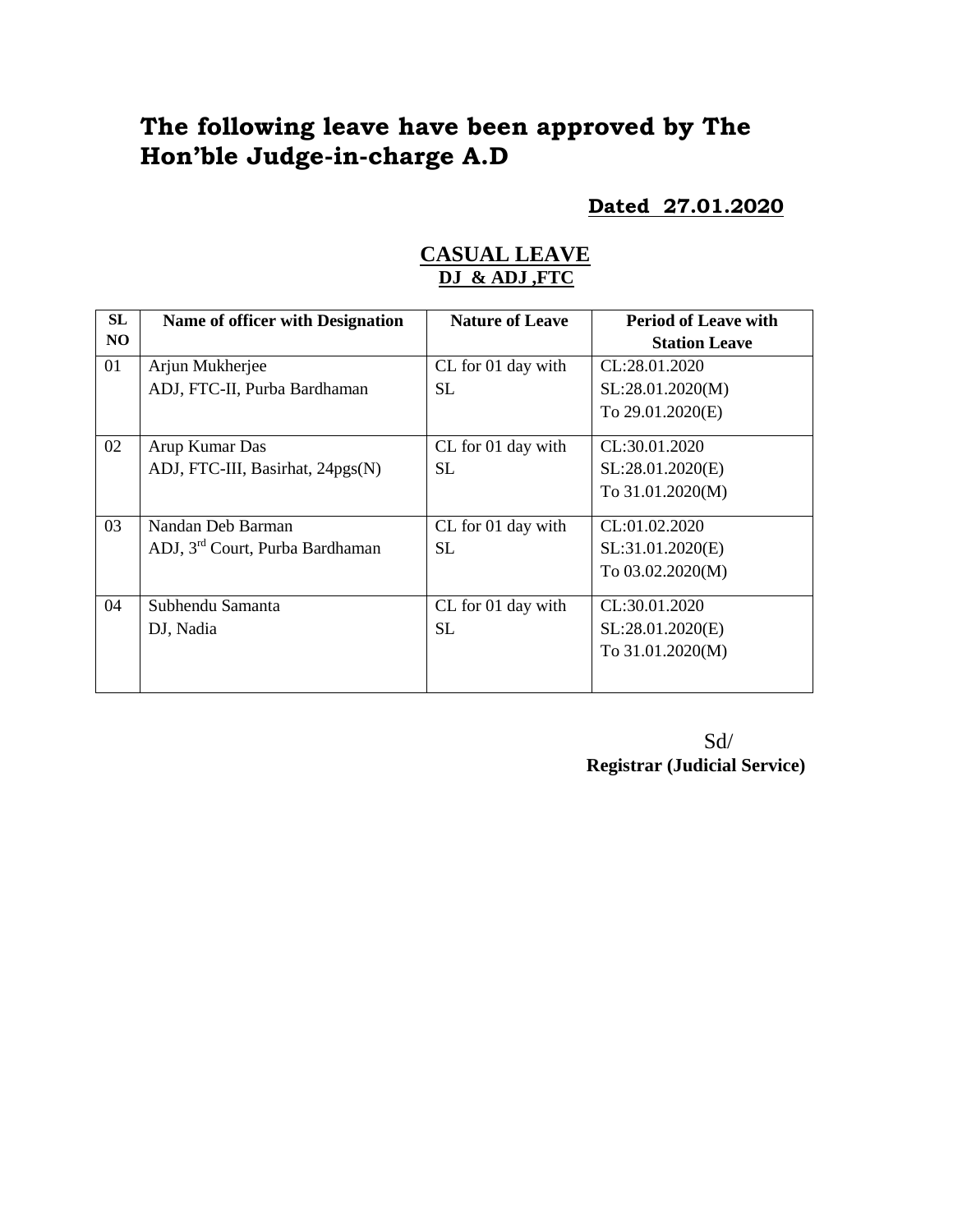# **The following leave have been approved by The Hon'ble Judge-in-charge A.D**

### **Dated 27.01.2020**

# **CASUAL LEAVE DJ & ADJ ,FTC**

| SL | Name of officer with Designation                        | <b>Nature of</b>              | <b>Period of Leave with</b> |
|----|---------------------------------------------------------|-------------------------------|-----------------------------|
| NO |                                                         | Leave                         | <b>Station Leave</b>        |
| 01 | Aloke Kumar Choudhury                                   | $CL$ for $01$                 | CL:24.01.2020               |
|    | ADJ, FTC, Durgapur, Paschim Bardhaman                   | day with SL                   | SL:22.01.2020(E)            |
|    |                                                         |                               | To 25.01.2020(E)            |
| 02 | <b>Bimal Kanti Bera</b>                                 | $CL$ for $01$                 | CL:04.01.2020               |
|    | ADJ, 3 <sup>rd</sup> Court, Asansol, Paschim Bardhaman  | day                           |                             |
| 03 | Chandrani Mukherjee (Banerjee)                          | CL for 01                     | CL:13.01.2020               |
|    | ADJ, 1 <sup>st</sup> Court, Durgapur, Paschim Bardhaman | day                           |                             |
| 04 | Partha Pratim Dutta                                     | $CL$ for $01$                 | CL:24.01.2020               |
|    | ADJ, 4 <sup>th</sup> Court, Purba Bardhaman             | day with SL                   | SL:22.01.2020(E)            |
|    |                                                         |                               | To 27.01.2020(M)            |
| 05 | Raja Ray                                                | CL for 01                     | CL:24.01.2020               |
|    | ADJ, 2 <sup>nd</sup> Court, Durgapur,                   | day with SL                   | SL:22.01.2020(E)            |
|    | Paschim Bardhaman                                       |                               | To 25.01.2020(E)            |
| 06 | Sarajit Mazumder                                        | $CL$ for $03$                 | CL:16.01.2020               |
|    | ADJ, 1 <sup>st</sup> Court, Hooghly Sadar               | days with SL                  | To 18.01.2020               |
|    |                                                         |                               | SL:16.01.2020(M)            |
|    |                                                         |                               | To 20.01.2020(M)            |
| 07 | Syed Neyazuddin Azad                                    | $CL$ for $01$                 | CL:15.01.2020               |
|    | ADJ, 2 <sup>nd</sup> Court, Purba Bardhaman             | day                           |                             |
| 08 | Sanjib Daruka                                           | $CL$ for $01$                 | CL:17.01.2020               |
|    | Judge, Spl Court, (MP & MLA Cases), Barasat,            | day                           |                             |
|    | 24pgs(N)                                                |                               |                             |
| 09 | Tapas Kumar Mitra                                       | $\overline{\text{CL}}$ for 01 | CL:22.01.2020               |
|    | ADJ, FTC-IV, Barrackpore, 24pgs(N)                      | day with SL                   | SL:21.01.2020(E)            |
|    |                                                         |                               | To 24.01.2020(M)            |
| 10 | Subhendu Samanta                                        | $CL$ for $01$                 | CL:20.01.2020               |
|    | DJ, Nadia                                               | day                           |                             |

#### **Sd/**

#### **Registrar (Judicial Service)**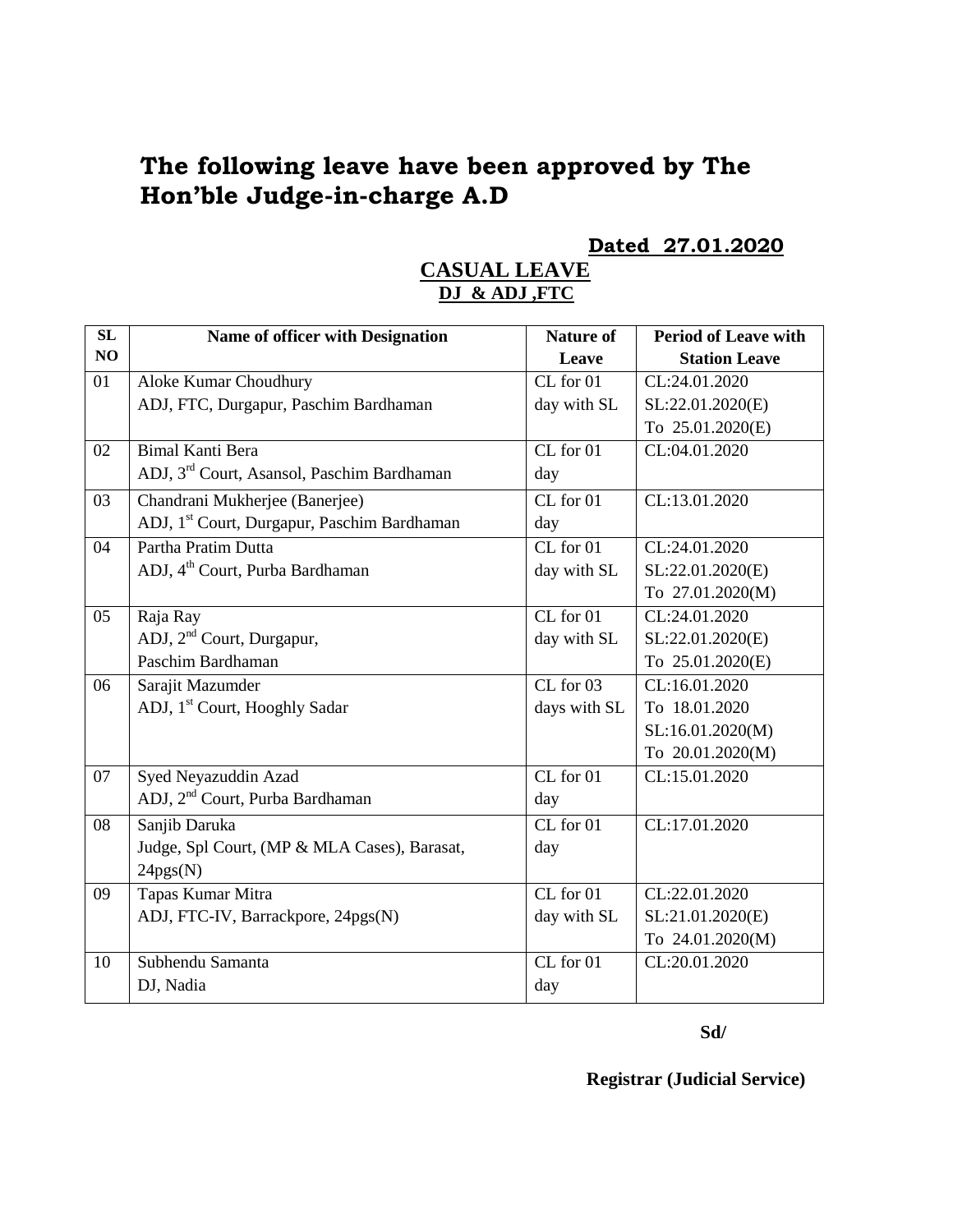# **The following leave have been approved by the Hon'ble Judge-in-Charge A.D.**

#### **Dated : 27.01.2020**

## **DJ / ADJ**

| SL             | Name of officer with                                                           | <b>Nature of Leave</b>  | <b>Period of Leave with</b> |
|----------------|--------------------------------------------------------------------------------|-------------------------|-----------------------------|
| N <sub>O</sub> | <b>Designation</b>                                                             |                         | <b>Station Leave</b>        |
|                | Sri Srikumar Goswami<br>Judge, Commercial Court,<br>Alipore, South 24 Parganas | Earned Leave for 01 day | On 04.12.2019               |

### **ADJ, FTC/ CJ(SD)**

| $\mathbf{SL}% _{T}$ | Name of officer with                                      | <b>Nature of Leave</b>   | <b>Period of Leave with</b>   |
|---------------------|-----------------------------------------------------------|--------------------------|-------------------------------|
| NO                  | <b>Designation</b>                                        |                          | <b>Station Leave</b>          |
|                     | Sri Hindol Roy<br>$CJ(SD)$ , $2nd$ Court, Hooghly, Sadar. | Earned Leave for 02 days | From 08.01.2020 to 09.01.2020 |

## **JM**

| SL<br>NO | Name of officer with<br><b>Designation</b>                           | <b>Nature of Leave</b>   | <b>Period of Leave with</b><br><b>Station Leave</b> |
|----------|----------------------------------------------------------------------|--------------------------|-----------------------------------------------------|
| 03.      | Sri Sunil Kumar Sharma<br>JM, 1 <sup>st</sup> Court, Bolpur, Birbhum | Earned Leave for 02 days | From 09.12.2019 to<br>10.12.2019                    |
| 04.      | $-D_{0-1}$                                                           | Earned Leave for 04 days | From 16.12.2019 to<br>19.12.2019                    |

### **CJ(JD)**

| <b>SL</b>      | Name of officer with                       | <b>Nature of Leave</b> | <b>Period of Leave with</b> |
|----------------|--------------------------------------------|------------------------|-----------------------------|
| N <sub>O</sub> | <b>Designation</b>                         |                        | <b>Station Leave</b>        |
| 05.            | Smt. Moli Mondal, CJ(JD), 2 <sup>nd</sup>  | Commuted Leave for 05  | From 03.12.2019 to          |
|                | Court, Contai, Purba Medinipur             | days                   | 07.12.2019                  |
| 06.            | Sri Jewel Chanda, $CJ(JD)$ 1 <sup>st</sup> | Paternity- Cum- Child  | From 08.01.2020 to          |
|                | Court, Howrah                              | Care Leave for 09 days | 16.01.2020                  |

Sd/-

**Registrar (Judicial Service)**